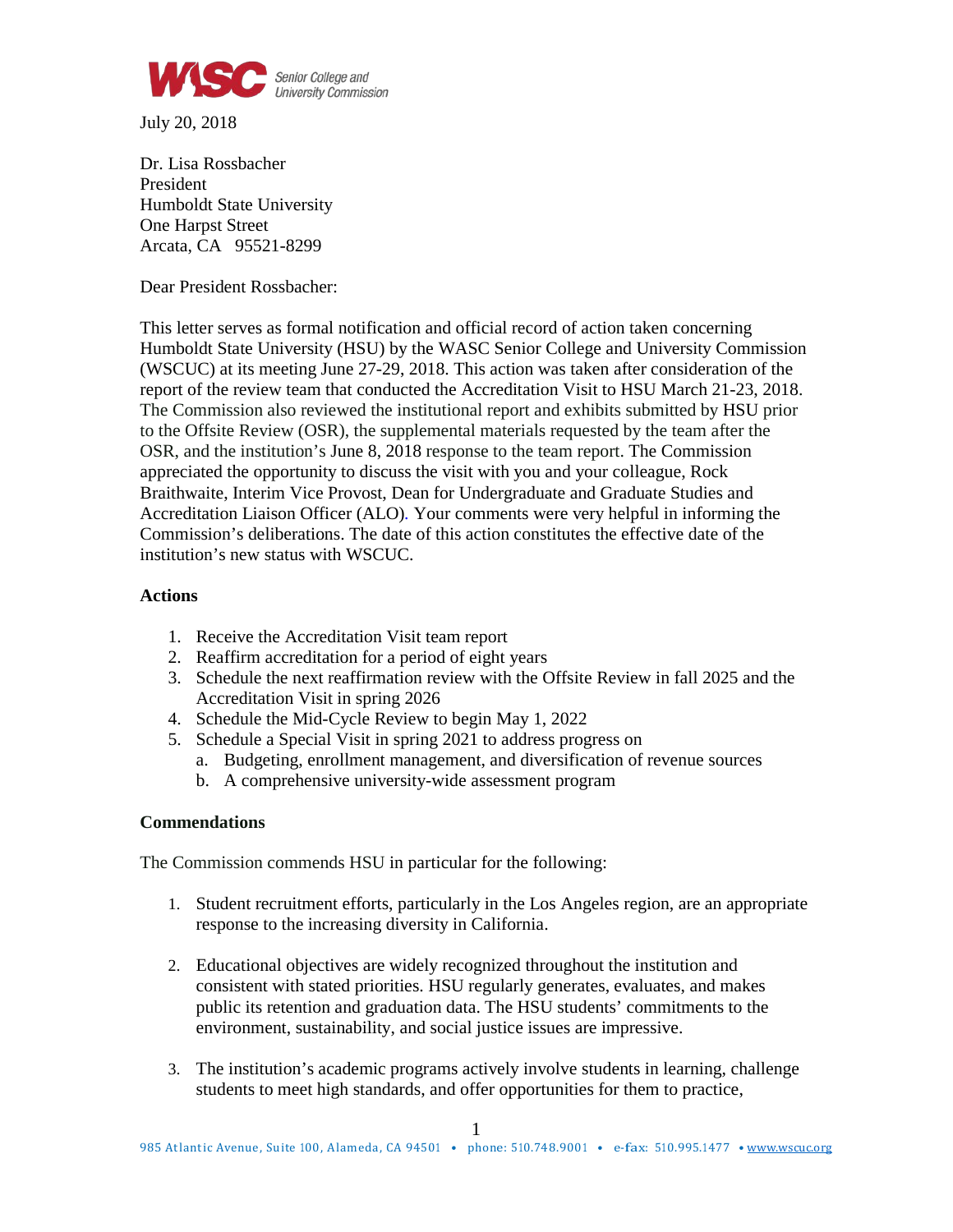

generalize, and apply what they have learned. The students demonstrated their commitment to their academic degrees and expressed close connections to faculty mentors.

- 4. Co-curricular programs are aligned with academic goals, integrated with academic programs, and designed to support student personal and professional development. The Klamath Connection program is an example of such a co-curricular program; HSU actively assesses the effectiveness of this program and uses results for improvement.
- 5. The institution has a robust institutional research capacity. Data are disseminated internally and externally in a timely manner, and data analyses and interpretation are incorporated in planning and decision-making. Websites, interactive dashboards, and formal reports assist the university in reaching the goal of a data-driven institution. HSU has engaged in a strategic planning process that guides the future direction of the institution by articulating priorities, especially around student success, aligning purposes and core functions to help guide resource reallocation. HSU ensures that resource allocations reflect strategic goals.

## **Recommendations**

The Commission requires the institution to respond to the following issues:

- 1. Implement and sustain appropriate responses to the increased diversity of HSU's students. The evaluation of HSU's academic and student support services, including tutoring, housing, students with disabilities programs, financial aid counseling, career counseling and placement, and multicultural centers, and the adaptation of services based on evaluation results will better meet the needs of different students. Evidencebased decisions would ensure that curricular and co-curricular programs are aligned, and are sufficiently funded and staffed by qualified faculty and staff. (CFR 1.4, 2.13)
- 2. Continue and advance efforts to orient prospective students from large, urban areas to HSU's rural, small city context. As HSU incorporates a more diverse student body, intensifying efforts on student grievances and complaints, safety, and life in the local community will help students to feel supported and avoid feelings of alienation and isolation. (CFR 1.6)
- 3. Improve the university leadership's communication strategies and efforts across the campus, including continued transparency about HSU's budget challenges. Change management training will assist HSU in making critical choices among the myriad of campus initiatives. (CFR 1.7)
- 4. Implement a comprehensive university assessment plan developed by faculty so that effective assessment is consistent across the institution, and widely shared among faculty, staff, and students. Improving the assessment of GEAR and consistently embedding the expectations for student learning in the standards faculty use to evaluate student work are components of effective assessment. (CFR 2.4, 2.6)